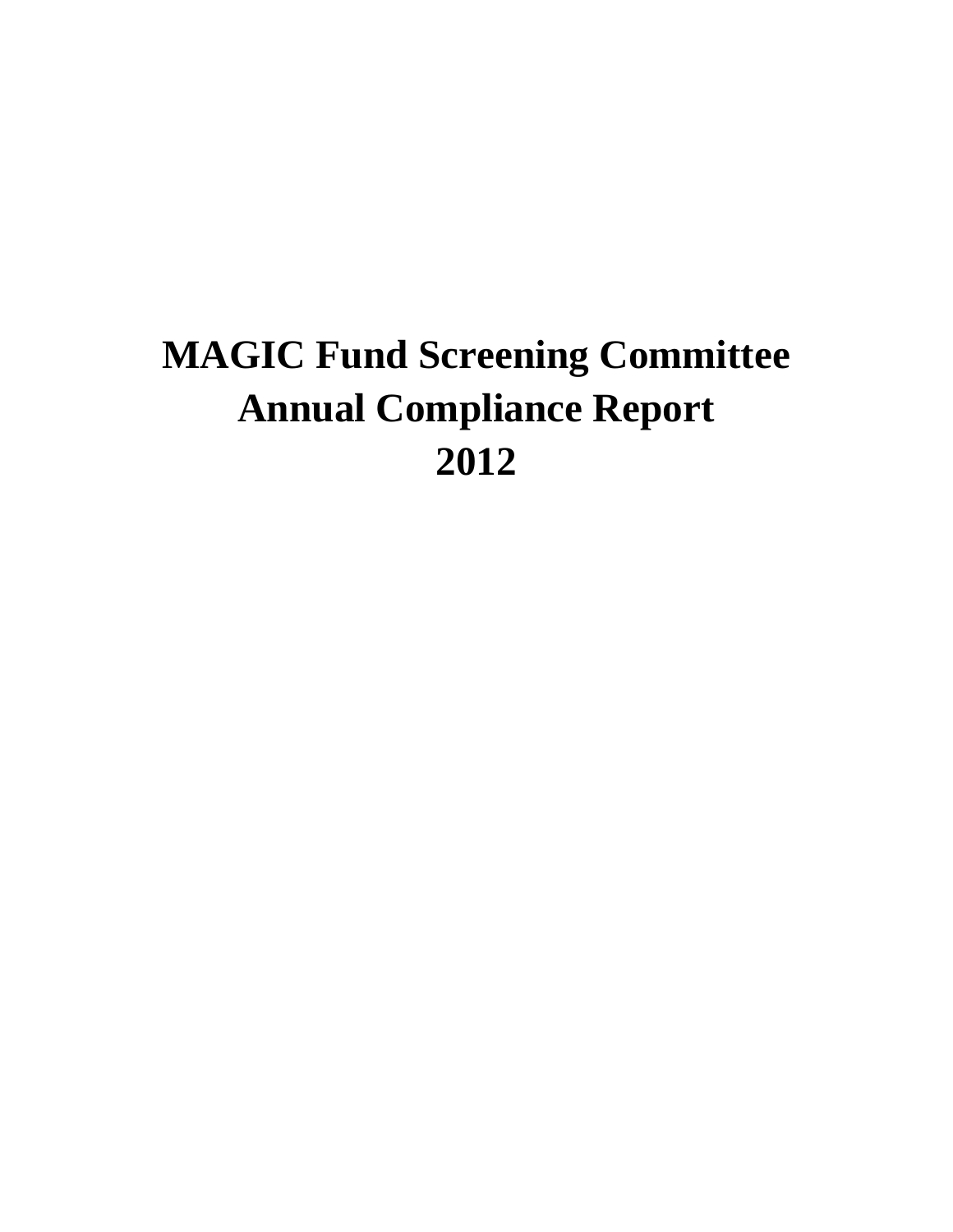#### Table of Contents

| Report from the Chair                                                           |                |
|---------------------------------------------------------------------------------|----------------|
| MAGIC Fund Balance & Funds Spent                                                | $\mathbf{1}$   |
| Performance of Job Development Agreements                                       | 2              |
| <b>Supporting Services Contracts</b>                                            | 3              |
| Denied Applications                                                             | 3              |
| Financial and Management Health of the Fund                                     | 3              |
| <b>MAGIC Fund Screening Committee Members</b>                                   | $\overline{4}$ |
| <b>Balance Sheet</b>                                                            | 5              |
| Schedule of Revenue, Expenditures and Changes in Fund Balance, Budget to Actual | 6              |
| <b>Brady Martz and Associates Reports</b>                                       | 7              |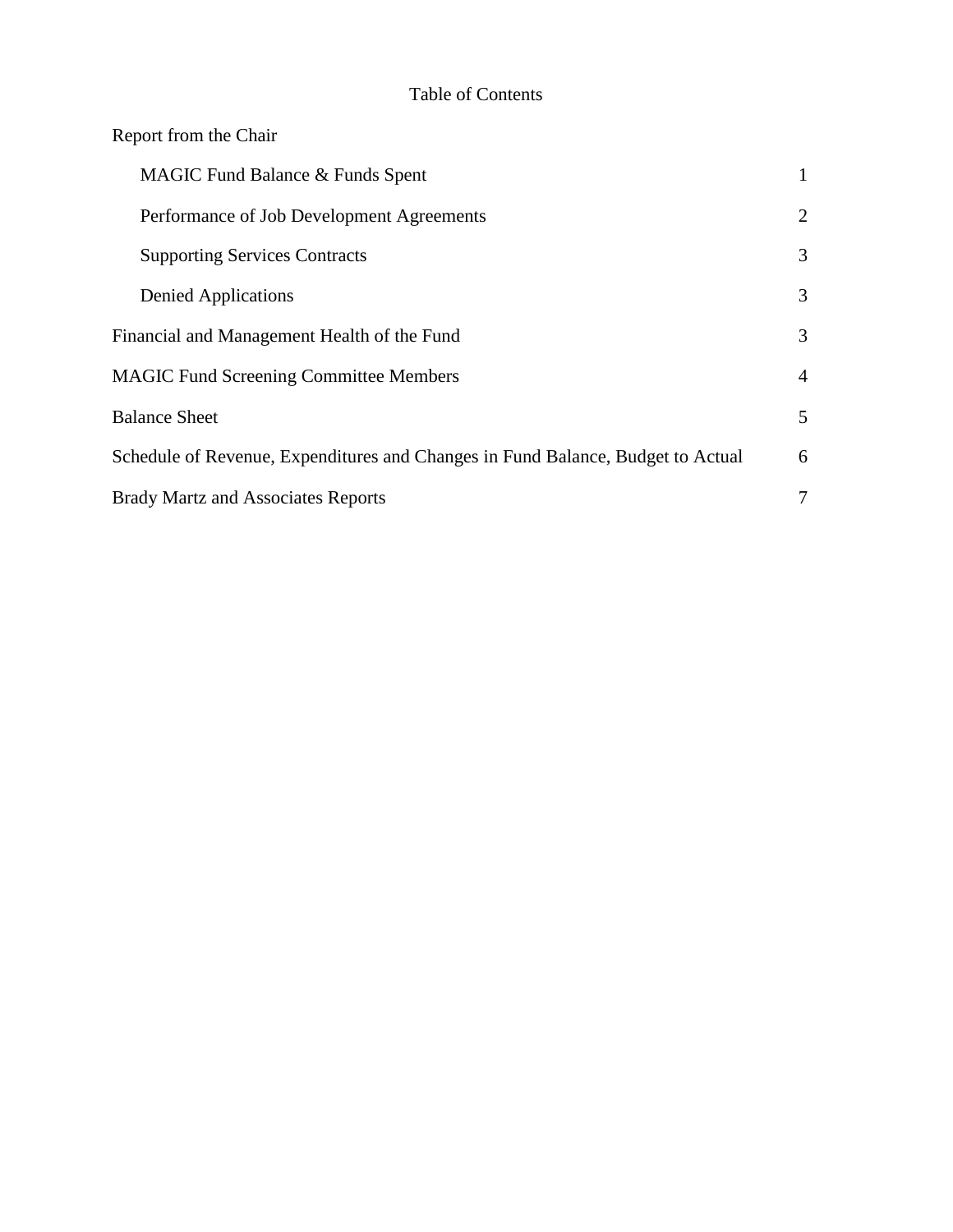Report from the Chair:

#### **MAGIC FUND BALANCE AND FUNDS SPENT**

2012 was a busier year than 2011 for MAGIC Fund Projects. The MAGIC Fund Screening Committee had six meetings and approved nine projects and 14 communities for the Rural Marketing Match Program as listed below:

Minot Sash & Door, Inc. was approved for a \$75,500 grant. The funding will extend the water line across Highway 2 at the corner of  $72<sup>nd</sup>$  Street to the south, at which point Minot Sash & Door would extend the water line to their facility for fire protection.

An application was approved for Minot International Airport lot development for \$580,940 as a grant to fund infrastructure improvements required for the construction of a large aircraft hangar that will assist with the Airport's fixed based operations (Minot Aero Center) in serving general aviation customers. Minot Aero Center will construct and own the hangar.

Apple Properties requested to sell the unapproved portion of Sublot B, Lot 4, Skyport Second Addition of land provided to WebSmart in 2000. The property required MAGIC Fund approval based on a previous MAGIC Fund grant. The property was foreclosed on by First Western Bank and Trust and has changed hands numerous times since then. Currently Apple Properties owns the property and they have subdivided the lot and wish to sell the unimproved portion of the premises. The MAGIC Fund decided as follows: To approve Apple Properties to sell the unimproved portion of Sublot B, Lot 4, Skyport Second Addition after Apple Properties has paid the MAGIC Fund \$60,000 the approximate original value of the land. Apple Properties did make this payment to the MAGIC Fund in 2012.

Fourteen (14) applications were submitted for Rural Marketing Match Grants from surrounding communities. The City of Douglas submitted an application for funding to update a collapsed sewer system. The Committee determined this did not meet the required marketing criteria for the program so this application was denied. The following applications were approved:

| Anamoose    | \$3,000  |
|-------------|----------|
| Crosby      | \$3,000  |
| Garrison    | \$4,000  |
| Granville   | \$3,000  |
| Harvey      | \$3,500  |
| Kenmare     | \$4,000  |
| Maddock     | \$2,000  |
| Riverdale   | \$900    |
| Rugby       | \$3,500  |
| Sherwood    | \$2,500  |
| Turtle Lake | \$1,000  |
| Underwood   | \$3,500  |
| Velva       | \$1,500  |
| Total:      | \$35,400 |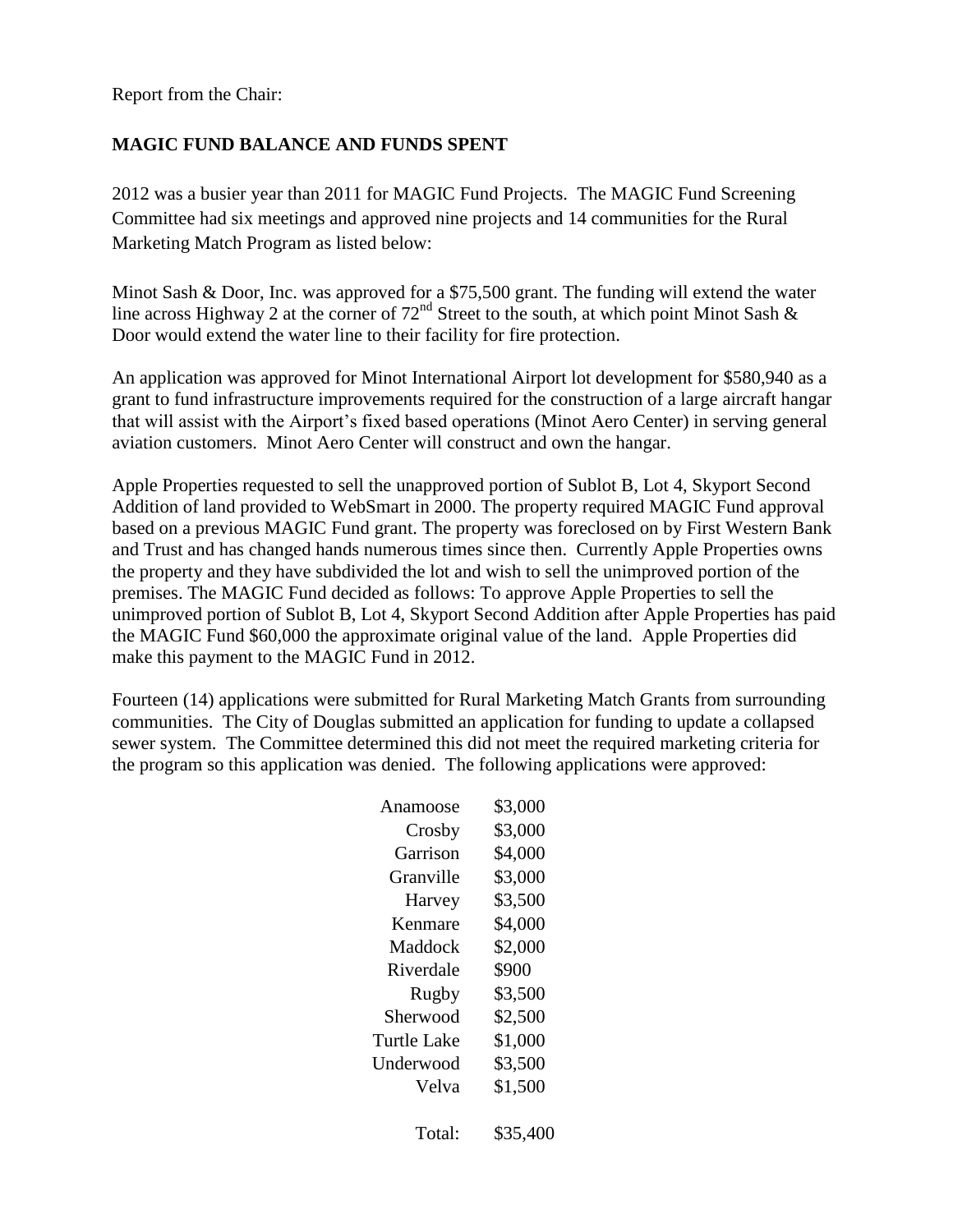Minot Area Development Corporation (MADC) was approved for a grant in the amount of \$2,712,699 to complete the 55th St. Grade Separation/Northwest Bypass Project-(City Project No. 3100). The purpose of the  $55<sup>th</sup>$  Street project is traffic safety and efficient movement of the traffic. This application was approved.

MADC submitted an application for a \$3.8 M grant for the installation of approximately 4 miles of "trunk" water line infrastructure, which was approved. This public infrastructure is strategically located along  $55<sup>th</sup>$  Street two miles north to  $30<sup>th</sup>$  Street and then two miles west to 19<sup>th</sup> Steet in east Minot and will support North Dakota Port Services expansion.

MADC submitted an application on behalf of Alexander Company, an Idaho corporation, dba Midwest Milling (referred hereafter as Midwest Milling). For a \$200,000 grant and \$150,000 forgivable loan to pay for the construction of approximately 900 linear feet of rail spur to serve Midwest Milling Minot operations. The application was approved and provides \$350,000.

MADC submitted an application for a \$3.0 M grant, for the construction of two (2) separate publicly-owned parking ramps that supports Phase One of the proposed "Imagine Minot" redevelopment of Minot's downtown. The application stated each publicly-owned parking ramp will be comprised of a three level parking structure which will add considerable available parking for Minot's downtown. MADC reports the preliminary engineering report estimates that each parking ramp will cost \$4,500,000. The total budget will be an estimated \$9,000,000. This application was approved.

Parshall 2000 Inc., a non-profit development corporation, submitted an application for a \$10,000 grant. The City of Parshall committed to matching these funds if the request is approved. The application stated this funding will be used to subsidize the cost of renovating a portion of the Rockview building to serve as a telepharmacy. This application was approved.

Minot Area Development Corporation submitted an application for \$156,336, as a Pace Buy down loan for United Pulse Trading (UPT) who has been approved by Wells Fargo and Bank of North Dakota (BND) for a PACE Loan. The application requested \$156,336 for Minot's share of the interest buy-down for the PACE loan program. BND will provide the amount of \$279,336 for their portion of the interest buy-down. This application was approved. (FYI – The funds have been paid back to the MAGIC Fund)

The MAGIC Fund portion of sales tax collections increased by \$1,018,634 from \$4,322,437 at year-end 2011 to \$5,341,071 at year-end 2012 or a 24% increase. The sales tax collections accompanied by and the grants and forgivable loans resulted in the MAGIC Fund balance decreasing from \$12,123,072 at year-end 2011 to \$6,653,871 at year-end 2012 or a 45% decrease.

#### **PERFORMANCE of JOB DEVELOPMENT AGREEMENTS**

Brady Martz and Associates, Public Accountants and Consultants, have been retained to independently verify the performance criteria required of fund participants. We are not aware of any fund participants who are out of compliance with their development agreements at this time. See the reports starting on page 6 from Brady Martz and Associates.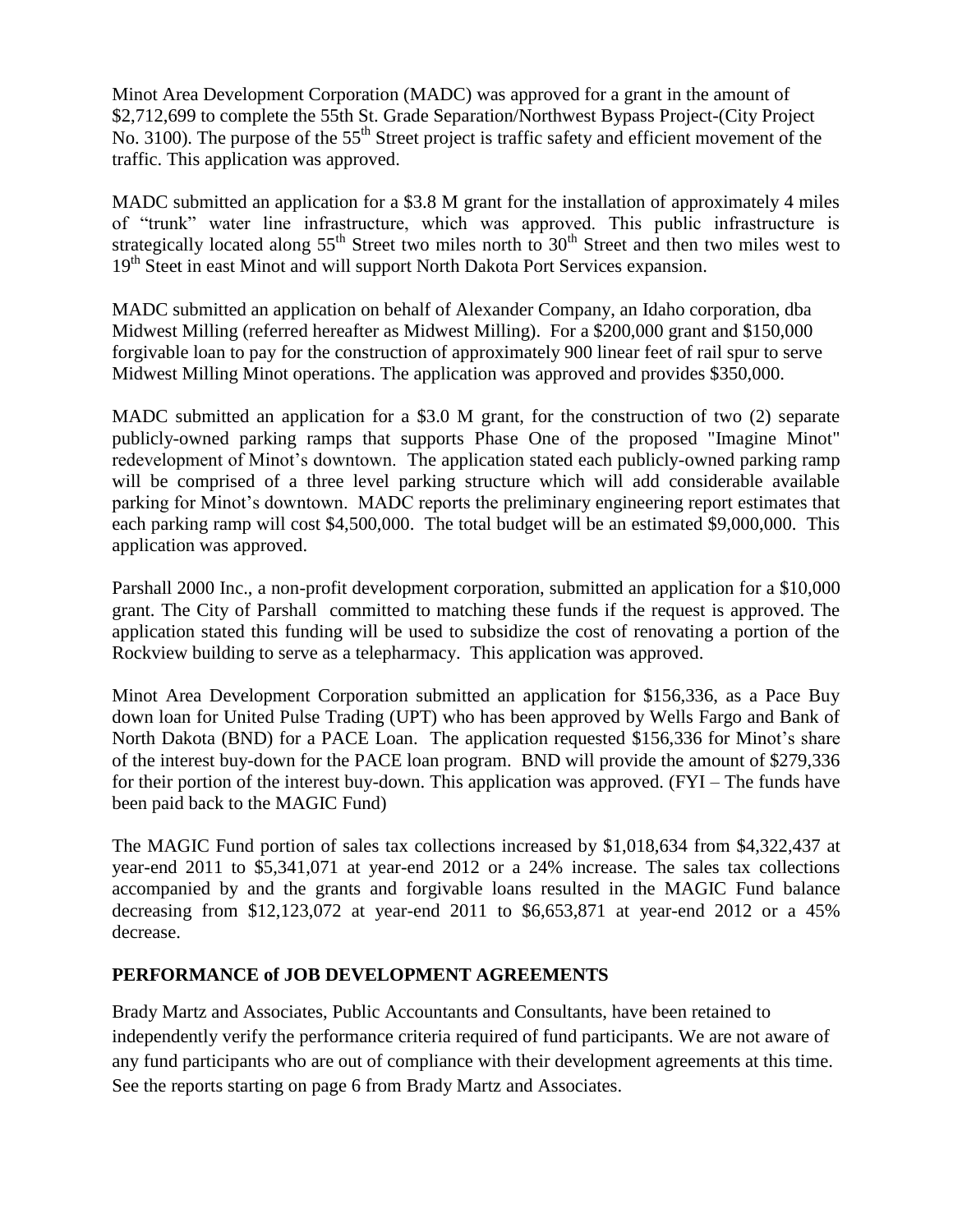#### **SUPPORTING SERVICES CONTRACTS**

The Minot Area Development Corporation (MADC) is a non-profit organization engaged by the City of Minot to assist with economic development. Its board of directors consists of volunteers from the local business community, City of Minot representatives, Ward County representatives, Minot State University, Minot Air Force Base, and other public agencies with an interest in economic development.

The MAGIC Fund supports MADC through direct payments that were \$345,000 in 2011 and \$345,000 in 2012. MADC also received \$93,355 from the MAGIC Fund in 2012 for Marketing – Work Force Development. The Rural Marketing Match – Area Cities received \$35,400.

#### **DENIED APPLICATIONS**

No applications were denied from this committee.

#### **FINANCIAL and MANAGEMENT HEALTH of the FUND**

We are fortunate to have a reasonable amount of cash in the fund for future endeavors. We have experienced a strong growing economy in the area to support continued dollars to the MAGIC Fund resources. As of December 31, 2011 the ending cash balance was \$7,692,400 and as of December 31, 2012 it was \$5,110,762 available for future projects.

Respectfully Submitted on behalf of the MAGIC Fund Screening Committee,

Jay P. Hight, Chairman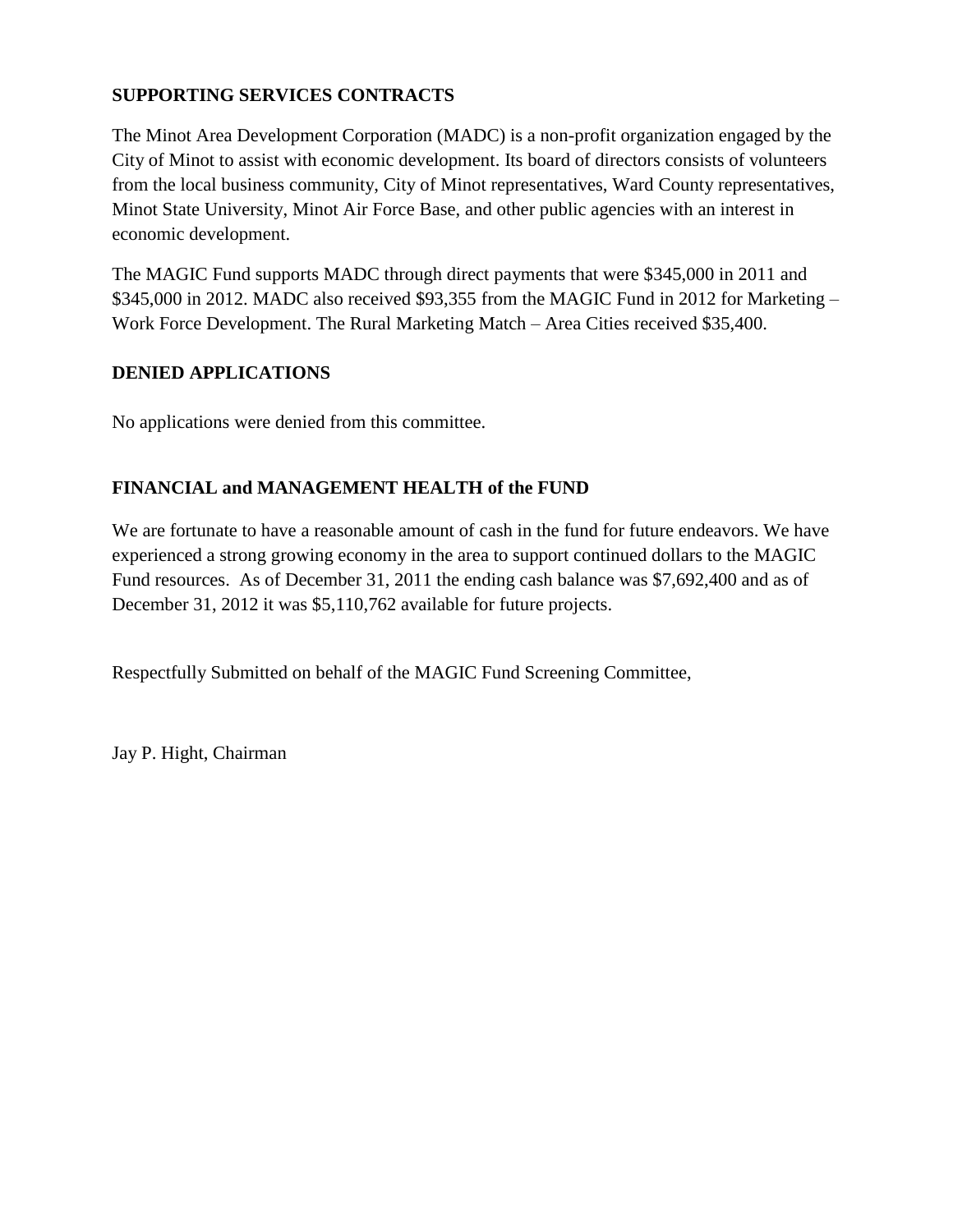|                      |                           | Original           | <b>Expiration</b>     |
|----------------------|---------------------------|--------------------|-----------------------|
| <b>Professional</b>  | <b>Employment</b>         | <b>Appointment</b> | of Term               |
| Jay Hight            | <b>Hight Construction</b> | September 1, 2008  | June 30, 2014         |
| Labor                |                           |                    |                       |
| <b>Jeff Mowan</b>    | <b>SRT</b>                | August 1, 2007     | June 30, 2013         |
| <b>Randy Bartsch</b> | Main & Holmes Electric    | July 7, 2009       | June 30, 2015         |
| <b>Business</b>      |                           |                    |                       |
| <b>Brad Johnson</b>  | <b>Monarch Products</b>   | August 1, 2010     | <b>August 1, 2013</b> |
| Trade Area           |                           |                    |                       |
| Roger Ness           | Kenmare, ND Mayor         | September 1, 2008  | June 30, 2014         |
| <b>Finance</b>       |                           |                    |                       |
| <b>Brent Mattson</b> | <b>Bremer Bank</b>        | June 1, 2010       | June 1, 2013          |
| <b>GW</b> Melgaard   | Dacotah Bank              | July 7, 2009       | June 30, 2015         |

## **MAGIC Fund Screening Committee Members as of December 31, 2012**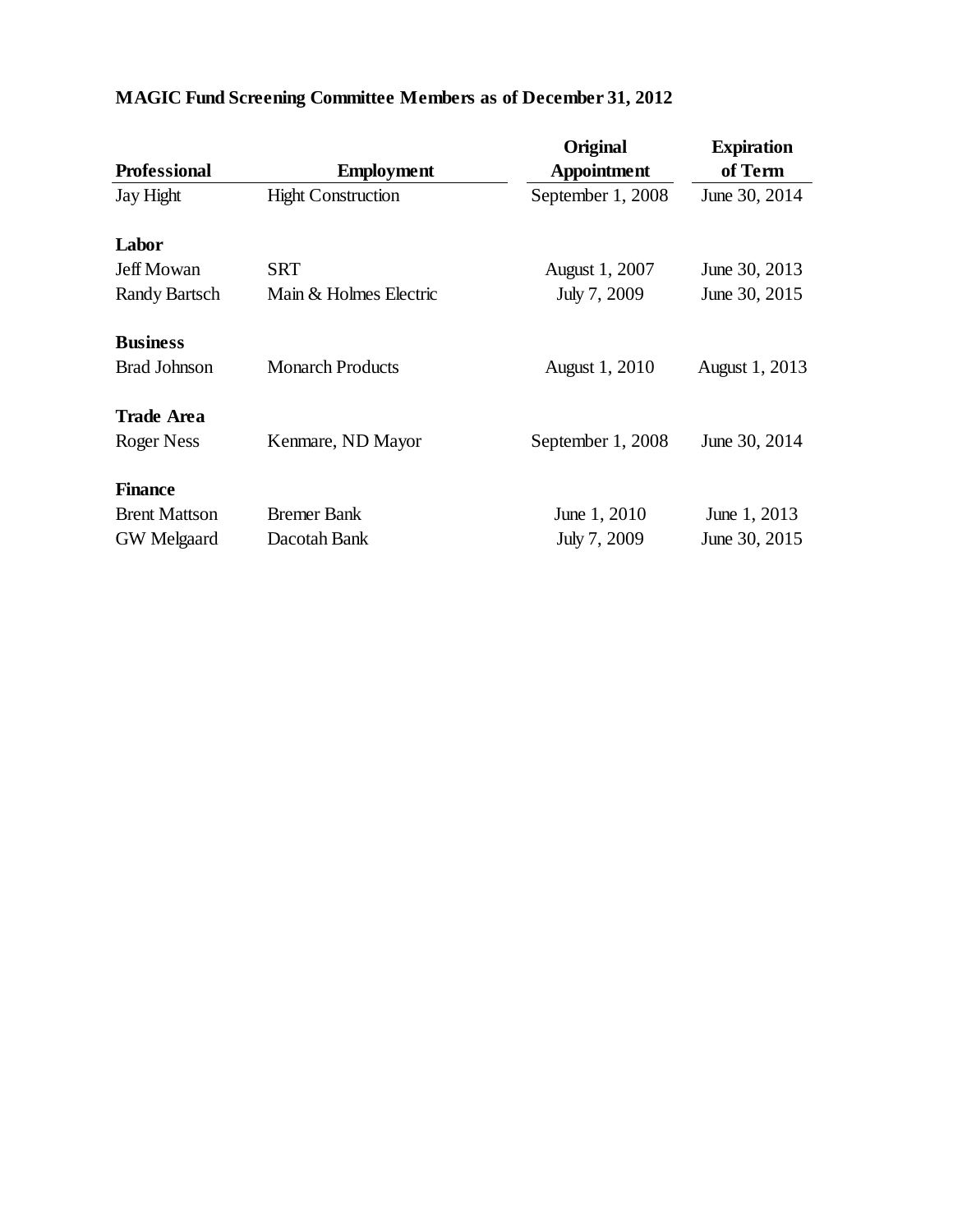### (Unaudited) **City of Minot, North Dakota Economic Development Growth Fund Balance Sheet December 31, 2012 With Comparative Totals for December 31, 2011**

|                                                                                  |                | December 31,<br>2012 | December 31,<br>2011                    |
|----------------------------------------------------------------------------------|----------------|----------------------|-----------------------------------------|
| <b>ASSETS</b>                                                                    |                |                      |                                         |
| <b>Current Assets</b>                                                            |                |                      |                                         |
| Cash and Investments                                                             |                | 5,110,762<br>\$      | \$<br>7,692,400                         |
| <b>Restricted Cash and Investments</b>                                           |                |                      |                                         |
| \$1.2M MADC Port of ND Intermodal Facility (Approved 02/07/07)                   | \$<br>816      |                      |                                         |
| \$882,000 MADC Port of ND Intermodal Facility (Approved 09/04/07)                | 276,046        |                      |                                         |
| Child Care Resource & Referral Grant (Approved 08/02/10)                         | 65,513         |                      |                                         |
| Eid Passport Inc (Approved 10/04/10)                                             | 166,666        |                      |                                         |
| Minot Sash & Door Grant (Approved 04/02/12)                                      | 75,500         |                      |                                         |
| Midwest Milling Grant \$200,000 & Forgiveable Loan \$150,000 (Approved 06/04/12) | 350,000        |                      |                                         |
| <b>Total Restricted Cash and Investments</b>                                     |                | 934,541              | 2,126,312                               |
| Equity Investment - NDSBIC                                                       |                | 22,288               | 18,825                                  |
| <b>Accounts Receivable</b>                                                       |                |                      | 1,698,584                               |
| Intergovernmental Receivable                                                     |                | 506,280              | 422,269                                 |
| <b>Current Loans Receivable</b>                                                  |                |                      |                                         |
| Albertson Consulting, Inc.                                                       |                |                      | 7,186                                   |
| Deva Lifewear                                                                    |                |                      | 1,282                                   |
| <b>Pure Energy Services</b>                                                      |                | 50,000               | 50,000                                  |
| Heliplane                                                                        |                |                      | 125,000                                 |
| Allowance for Loans Receivable @ 20%                                             |                | (20,000)             | (56, 693)                               |
| <b>Total Current Assets</b>                                                      |                | 6,603,871            | 12,085,165                              |
| <b>Noncurrent Assets</b>                                                         |                |                      |                                         |
| Loans Receivable                                                                 |                |                      |                                         |
| <b>Pure Energy Services</b>                                                      |                | 50,000               | 100,000                                 |
| <b>Total Noncurrent Assets</b>                                                   |                | 50,000               | 100,000                                 |
| <b>Total Assets</b>                                                              |                | 6,653,871<br>\$      | $\boldsymbol{\mathsf{S}}$<br>12,185,165 |
| <b>LIABILITIES</b>                                                               |                |                      |                                         |
| Accounts Payable                                                                 |                | \$<br>16,525         | \$<br>62,094                            |
| <b>Total Liabilities</b>                                                         |                | 16,525               | 62,094                                  |
| <b>FUND BALANCE</b>                                                              |                |                      |                                         |
| Nonspendable                                                                     |                | \$<br>50,000         | \$<br>100,000                           |
| Restricted                                                                       |                | 934,541              | 2,126,312                               |
| Assigned                                                                         |                | 5,652,805            | 9,896,759                               |
| <b>Total Fund Balance</b>                                                        |                | 6,637,346            | 12,123,071                              |
| Toal Liabilities and Fund Balance                                                |                | 6,653,871<br>\$      | $\mathbb{S}$<br>12,185,165              |
|                                                                                  | <b>Current</b> |                      |                                         |
|                                                                                  | <b>Amount</b>  |                      | Last                                    |
| <b>Loans Receivable</b>                                                          | Due            | <b>Date Due</b>      | <b>Payment</b>                          |
| <b>Pure Energy Services</b>                                                      | 50,000         | 05/01/2013           | n/a                                     |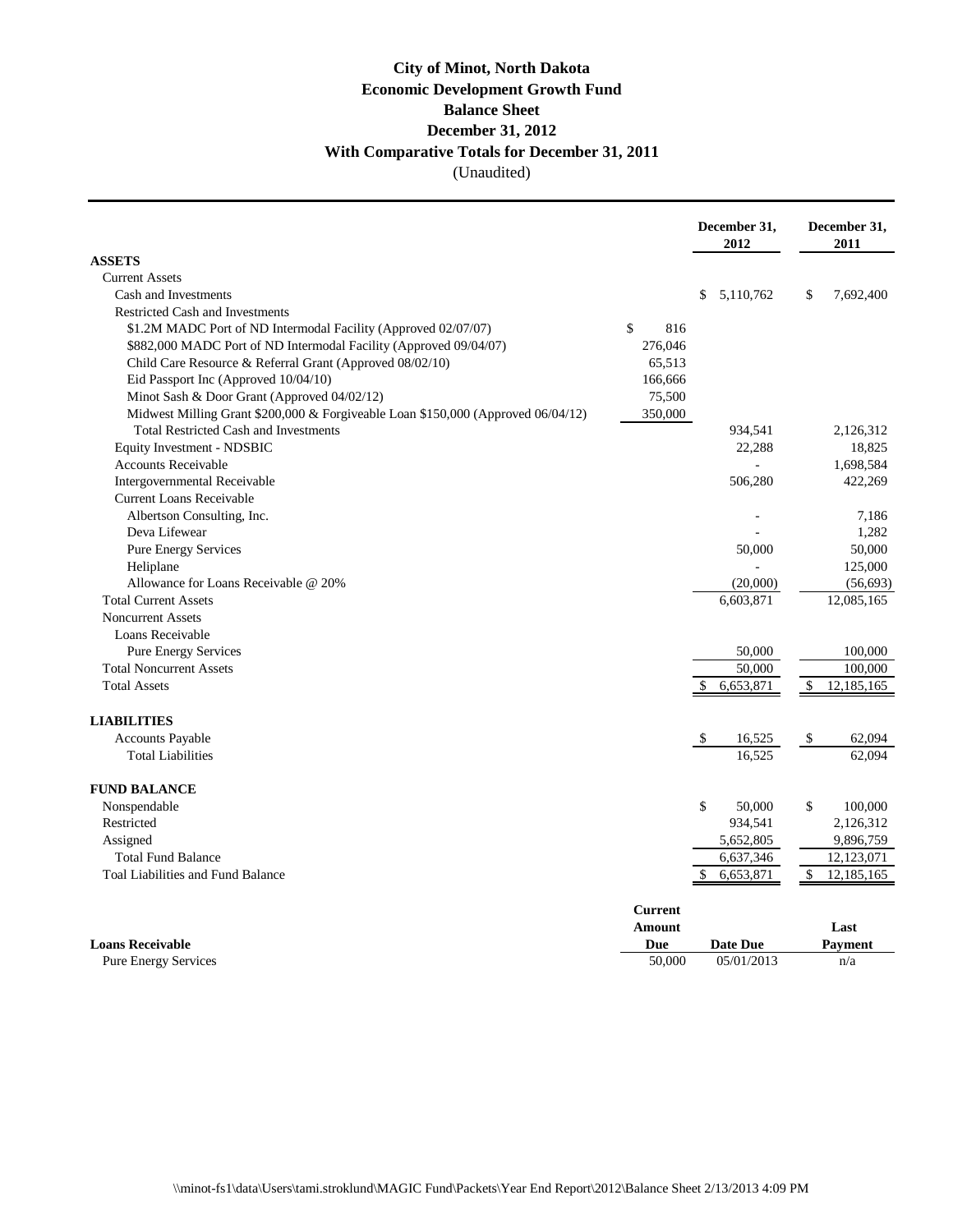#### **City of Minot, North Dakota Schedule of Revenues, Expenditures and Changes in Fund Balance, Budget to Actual Special Revenue Fund For the Year Ended December 31, 2012 With Comparative Totals for December 31, 2011** (Unaudited)

|                                                              | <b>Sales Tax Economic Development</b>         |                                            |                                                         |                                                |                                                         |
|--------------------------------------------------------------|-----------------------------------------------|--------------------------------------------|---------------------------------------------------------|------------------------------------------------|---------------------------------------------------------|
| <b>REVENUES</b>                                              | Original<br><b>Budgeted</b><br><b>Amounts</b> | Final<br><b>Budgeted</b><br><b>Amounts</b> | December 31,<br>2012<br><b>Actual</b><br><b>Amounts</b> | <b>Variance</b><br>with Final<br><b>Budget</b> | December 31,<br>2011<br><b>Actual</b><br><b>Amounts</b> |
| Sales tax collections                                        | \$3,756,060                                   | \$<br>3,756,060                            | $\mathbb{S}$<br>5,341,071                               | $(1,585,011)$ \$<br><sup>\$</sup>              | 4,322,437                                               |
| Interest income                                              | 20,330                                        | 20,330                                     | 45,900                                                  | (25,570)                                       | 47,668                                                  |
| Contract revenue                                             |                                               |                                            |                                                         |                                                | 1,698,584                                               |
| Miscellaneous                                                |                                               |                                            | 119,426                                                 | (119, 426)                                     | 376,025                                                 |
| Total revenues                                               | 3,776,390                                     | 3,776,390                                  | 5,506,397                                               | (1,730,007)                                    | 6,444,714                                               |
| <b>EXPENDITURES</b>                                          |                                               |                                            |                                                         |                                                |                                                         |
| Current                                                      |                                               |                                            |                                                         |                                                |                                                         |
| Economic Development                                         | 3,055,150                                     | 6,339,100                                  | 270,463                                                 | 6,068,637                                      | 480,307                                                 |
| Marketing - MADC                                             | 355,000                                       | 355,000                                    | 345,000                                                 | 10,000                                         | 345,000                                                 |
| Marketing - Work Force Development                           | 96,240                                        | 96,240                                     | 93,355                                                  | 2,885                                          | 53,581                                                  |
| Marketing - Area Cities                                      | 75,000                                        | 75,000                                     | 35,400                                                  | 39,600                                         | 36,690                                                  |
| <b>MAFB</b> Retention                                        | 90,000                                        | 90,000                                     | 103,295                                                 | (13,295)                                       | 63,020                                                  |
| <b>General Administration</b>                                | 10,000                                        | 10,000                                     | 970                                                     | 9,030                                          | 157                                                     |
| <b>Audit Compliance Contract</b>                             | 45,000                                        | 45,000                                     |                                                         | 45,000                                         | 2,285                                                   |
| Total expenditures                                           | 3,726,390                                     | 7,010,340                                  | 848,483                                                 | 6,161,857                                      | 981,040                                                 |
| Excess (deficiency) of revenues<br>over (under) expenditures | 50,000                                        | (3,233,950)                                | 4,657,914                                               | (7,891,864)                                    | 5,463,674                                               |
| OTHER FINANCING SOURCES (USES)                               |                                               |                                            |                                                         |                                                |                                                         |
| Transfers out                                                | (50,000)                                      | (7, 143, 639)                              | (10, 143, 639)                                          | 3,000,000                                      | (1,270,990)                                             |
| Total other financing sources (uses)                         | (50,000)                                      | (7, 143, 639)                              | (10, 143, 639)                                          | 3,000,000                                      | (1,270,990)                                             |
| Net change in fund balance                                   |                                               | \$(10, 377, 589)                           | $(5,485,725)$ \$                                        | (4,891,864)                                    | 4,192,684                                               |
| Fund balance, January 1                                      |                                               |                                            | 12,123,071                                              |                                                | 7,930,388                                               |
| Fund balance, December 31                                    |                                               |                                            | \$<br>6,637,346                                         |                                                | 12,123,072<br>\$                                        |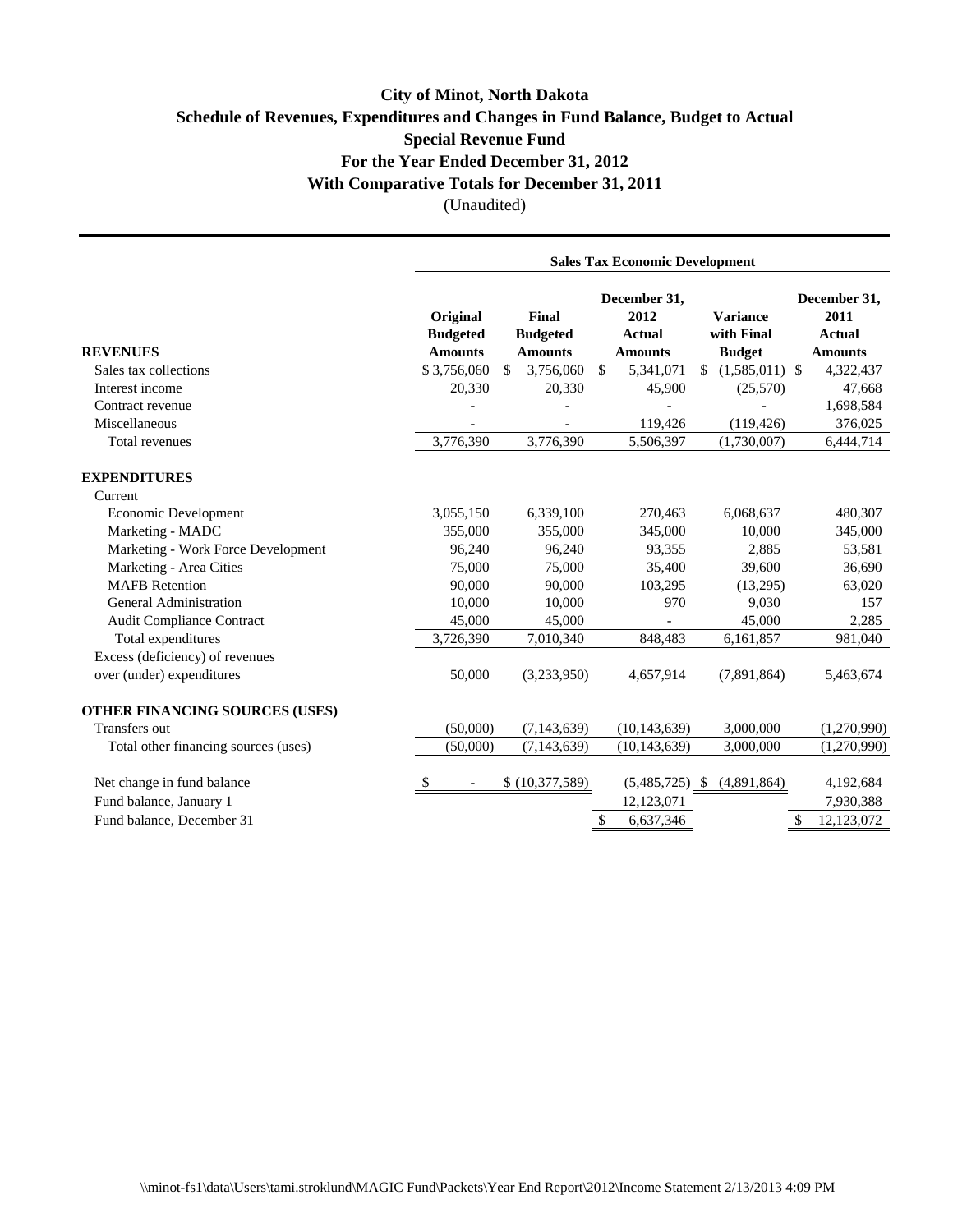

#### INDEPENDENT ACCOUNTANT'S REPORT ON APPLYING AGREED-UPON PROCEDURES

City of Minot  $515$   $2<sup>nd</sup>$  Ave SW Minot, ND 58701-3854

Pure Energy Services (USA), Inc. 9635 Maroon Circle, Suite 420 Englewood, CO 80112-5927

We have performed the procedures enumerated below, which were agreed to by the City of Minot and Brady, Martz & Associates, P.C., solely to assist you in evaluating Pure Energy Services (USA) Inc.'s compliance with Magic Fund employment conditions, as described in the Development Agreement between Pure Energy Services (USA), Inc. and City of Minot, dated July 7, 2008, as of April 14, 2012. Management is responsible for Pure Energy Services (USA) Inc.'s compliance with those requirements. This agreed-upon procedures engagement was conducted in accordance with attestation standards established by the American Institute of Certified Public Accountants. The sufficiency of these procedures is solely the responsibility of those specified parties in this report. Consequently, we make no representation regarding the sufficiency of the procedures described below either for the purpose for which this report has been requested or for any other purpose.

Our procedures and findings are as follows:

- From the listing of full-time employees as of April 14, 2012, we selected 80 employees and determined if:
	- The employee's I-9 was properly completed.
	- The employee's W-4 was properly completed.
	- Payroll data to indicate the employee qualifies as full-time.
	- Additional information as needed.

In addition to the employees selected as of April 14, 2012, we determined that Pure Energy Services (USA) Inc. had maintained the required number of employees (80) from April 14, 2011 to April 14, 2012.

The I-9 could not be located for two selections. The W-4 could not be located for one selection. We noted instances where the certification section of the I-9 had not been completed by the employer. However, through our procedures performed it was determined the Company had maintained the required number of employees as required by the Development Agreement. No other exceptions were noted as a result of the procedures performed above.